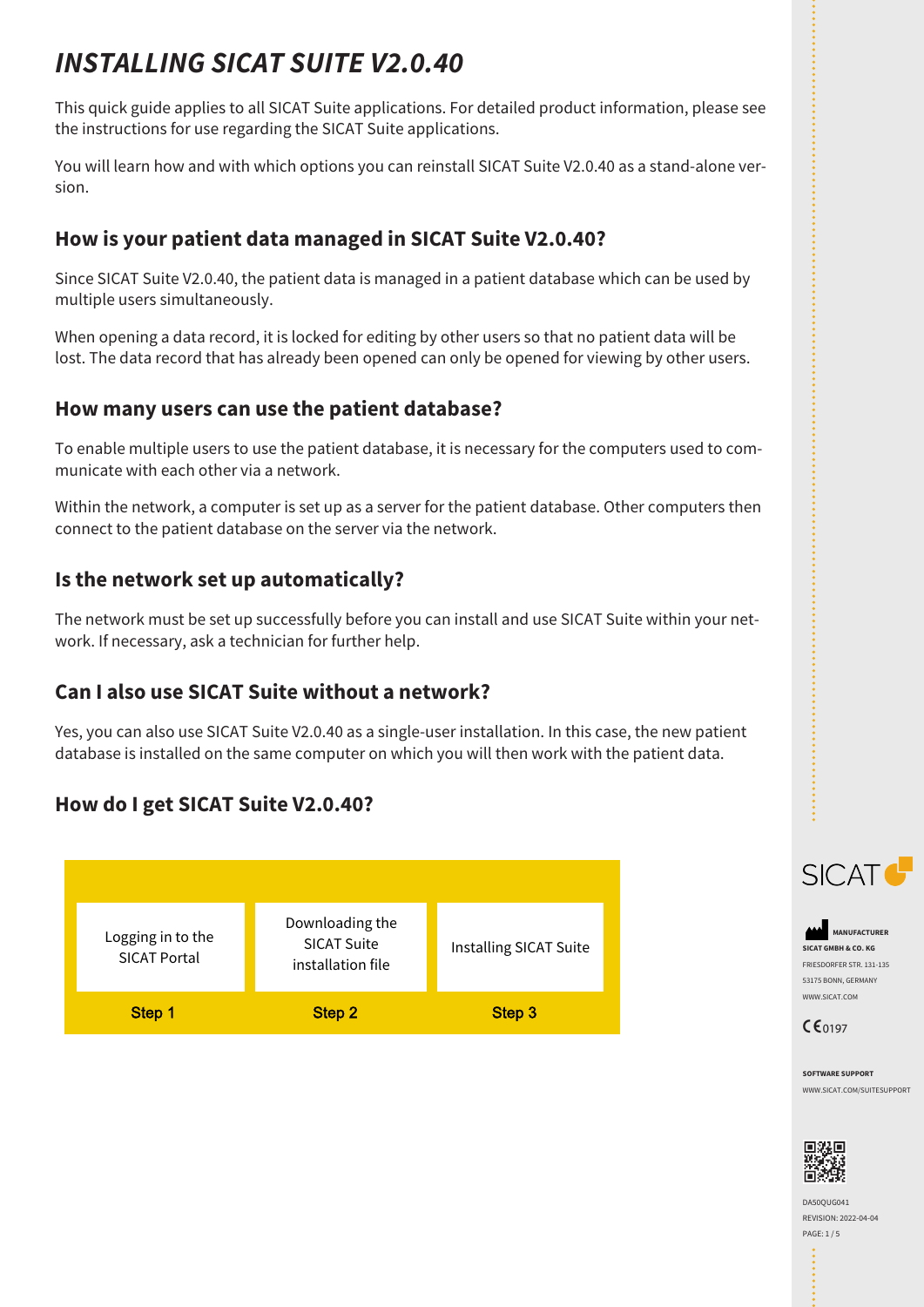# **What is the SICAT Portal?**

The SICAT Portal is the central password-protected customer website of SICAT.

The following functions are available in the SICAT Portal:

- Download SICAT Suite
- Redeem licenses
- Manage licenses
- Place and view orders of surgical guides and therapeutic appliances
- Purchase consumables from the SICAT store
- Request pick up

**Important information**: Important information is sent to the email address which you also use for your registration in the SICAT Portal. Keep your email address and password safe, as they are required for your login to your SICAT Portal account.

#### **How do I log in to the SICAT Portal?**

- 1. Open the **SICAT Portal** (*www.portal.sicat.com*).
- 2. Enter your **email address** and your **password**.
- 3. **If you do not have any login data**: Click on the **Register as a new user** link, and enter your data. Afterwards, you will receive an email from SICAT which you must confirm, before you can then log in to the SICAT Portal with your login data and complete the creation of your SICAT Portal account.

# **How do I get the SICAT Suite installation file?**

- 1. Open the SICAT Portal (*www.portal.sicat.com*) and log in.
- 2. On the homepage (dashboard), click on **Download**.
- 3. To download the required **zip file**, click **Download SICAT Suite V2.0.40**

The zip file will be saved to your computer.



**MANUFACTURER SICAT GMBH & CO. KG** FRIESDORFER STR. 131-135 53175 BONN, GERMANY WWW.SICAT.COM



**SOFTWARE SUPPORT** WWW.SICAT.COM/SUITESUPPORT



DA50QUG041 REVISION: 2022-04-04 PAGE: 2 / 5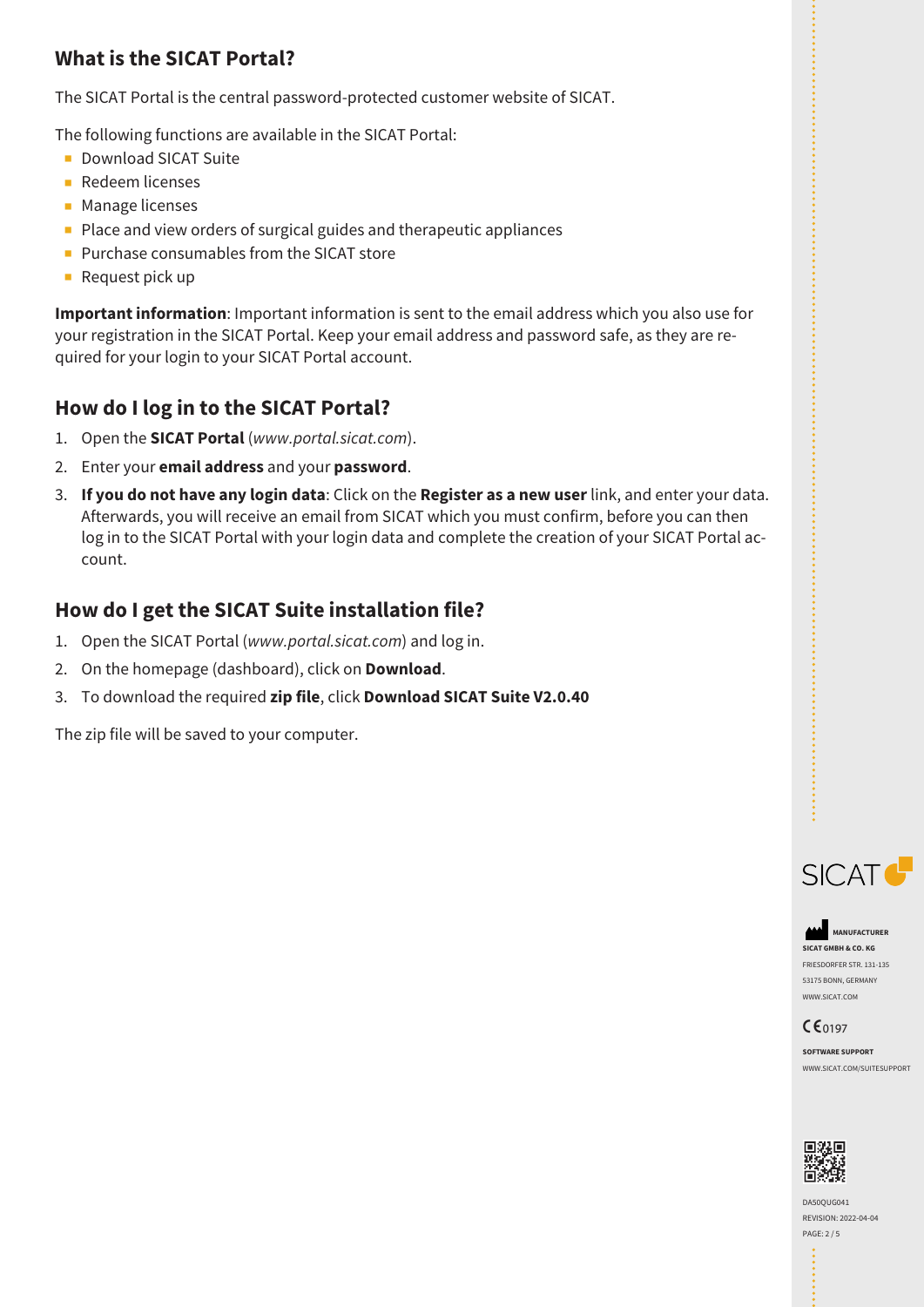# **What do I need to know before installation?**

When installing SICAT Suite V2.0.40 as a stand-alone version, you must specify **how you want to manage your patient data**.

You can choose between **two options**:

- **Local patient data management**: The patient database, SICAT Suite and the SICAT Implant Database are installed on your computer, on which you will then save and manage your patient data. Select **single-user installation** as the installation type.
- **Server-based patient data management**: In the first step, the patient database is installed on a server computer. Select **server installation** as the installation type. In the second step, SICAT Suite and the SICAT Implant Database are installed on one or more workstation computers. Select **workstation installation** as the installation type. The option requires an established network.

|                                                                                                          |                                                                                                                                                                                                                       | SICATSUITE<br><b>SETUP</b>                                                                                                |
|----------------------------------------------------------------------------------------------------------|-----------------------------------------------------------------------------------------------------------------------------------------------------------------------------------------------------------------------|---------------------------------------------------------------------------------------------------------------------------|
| VERODUCTION                                                                                              | <b>Installation Type Selection</b>                                                                                                                                                                                    |                                                                                                                           |
| Choose between local patient data storage and server-based patient data storage.<br><b>TYPE CIF INST</b> |                                                                                                                                                                                                                       |                                                                                                                           |
| PRESERVA<br><b>SUBJECTY</b>                                                                              | Local patient data storage                                                                                                                                                                                            |                                                                                                                           |
|                                                                                                          | Single-computer installation<br>computer.<br>Server-based patient data storage<br>The server-based patient data into approval last unit to have an established network with a server and at<br>least one workstation. | Choose this installation type if you want to store and use the patient data only on this                                  |
|                                                                                                          | Server installation<br>Use this installation on the server.<br>where the patient data should be<br>stored.<br>40.46<br><b>ERR</b>                                                                                     | O Workstation installation<br>Use this installation on all<br>workstations on which you want to<br>use SICAT Suite.<br>ww |
|                                                                                                          | Cancel                                                                                                                                                                                                                | Previous<br>New                                                                                                           |



# **What should I do with the downloaded installation file?**

Unzip the **ZIP file** on the computer on which you want to install SICAT Suite:

- In the case of **local patient data management**, it is the computer on which you will then perform a single-user installation.
- In the case of **server-based patient data management**, it is the computer on which you will perform a server installation, as well as one or more workstation computers on which you will perform a workstation installation.



**MANUFACTURER SICAT GMBH & CO. KG** FRIESDORFER STR. 131-135 53175 BONN, GERMANY WWW.SICAT.COM

 $C \epsilon_{0197}$ 

**SOFTWARE SUPPORT** WWW.SICAT.COM/SUITESUPPORT



DA50QUG041 REVISION: 2022-04-04 PAGE: 3 / 5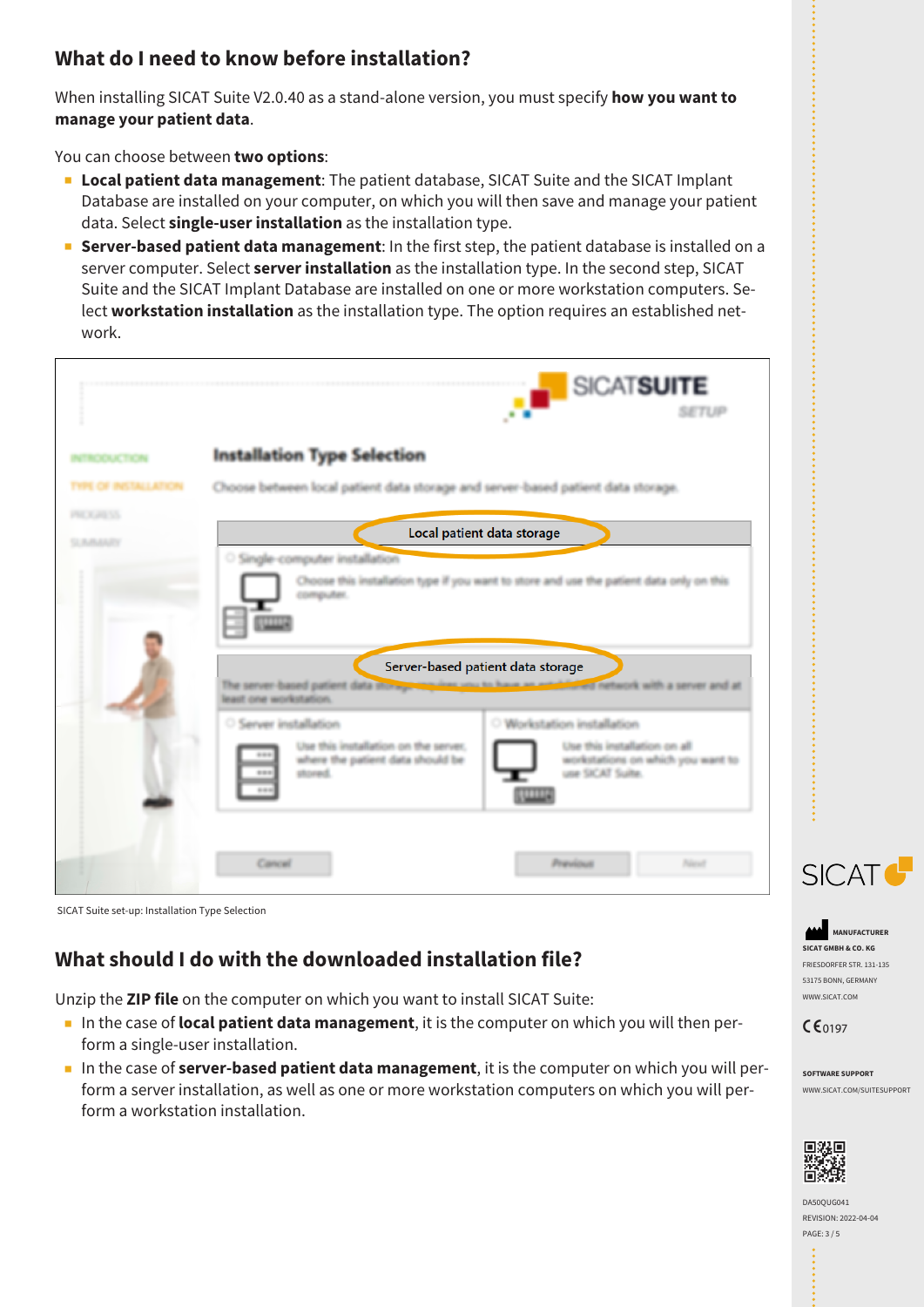#### **How do I install SICAT Suite V2.0.40 as a single-user installation?**

- 1. Once unzipped, open the **SICAT Suite** folder in Windows Explorer.
- 2. Double-click on the file **Setup.exe**.
- 3. Select the **Single-user installation** installation type in the SICAT Suite set-up.



Selection of the installation type: Single-user installation

# **How do I install SICAT Suite V2.0.40 in a network?**

#### **On a server computer:**

- 1. Once unzipped, open the **SICAT Suite** folder in Windows Explorer.
- 2. Double-click on the file **Setup.exe**.
- 3. Select the installation type **Server installation** in the SICAT Suite set-up.



Selection of the installation type: Server installation

#### **On one or more workstation computers:**

- 1. Once unzipped, open the **SICAT Suite** folder in Windows Explorer.
- 2. Double-click on the file **Setup.exe**.
- 3. Select the installation type **Workstation installation**.

Server-based patient data storage The server-based patient data storage requires you to have an established network with a server and at least one workstation. · Workstation installation ○ Server installation Use this installation on all Use this installation on the server. workstations on which you want to where the patient data should be use SICAT Suite. stored.

Selection of the installation type: Workstation installation

Perform the workstation installation **on all workstation computers** which you then want to connect to the patient database on the server computer.



**MANUFACTURER SICAT GMBH & CO. KG** FRIESDORFER STR. 131-135 53175 BONN, GERMANY WWW.SICAT.COM

#### $CE_{0197}$

**SOFTWARE SUPPORT** WWW.SICAT.COM/SUITESUPPORT



DA50QUG041 REVISION: 2022-04-04 PAGE: 4 / 5